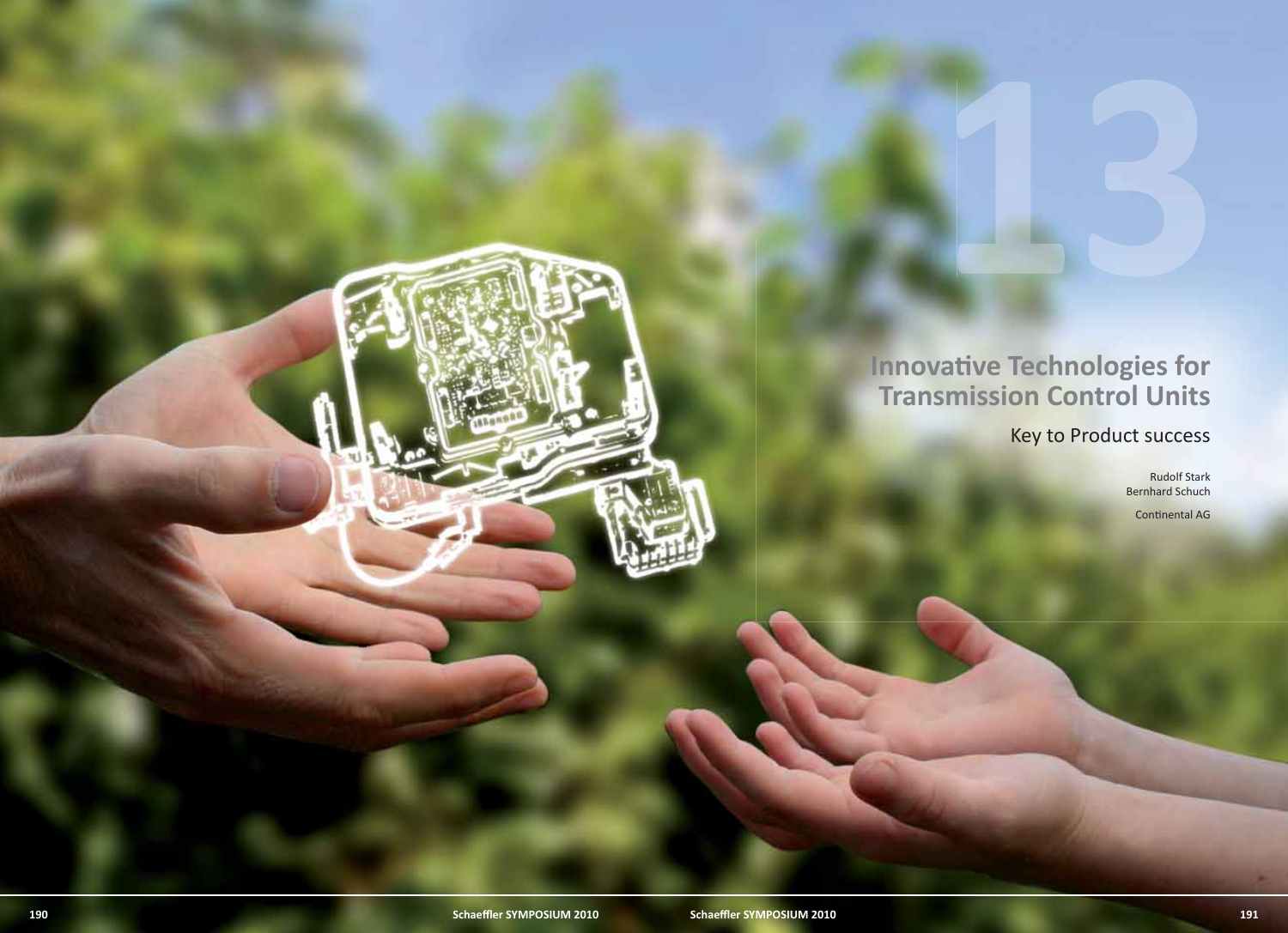## **Introducti on**

The market for automatic transmissions continues to grow. In addition to what originally attracted interest in the product – enhanced driver conve $n$ ience – the prospect of greater fuel efficiency is now a further factor in their favor. Continental has been offering transmission control units (TCU) since 1982 (Figure 1), starting with those for simple three-gear conventional automatic transmissions (for Renault), followed by all-wheel applications (for Ford) in 1985, CVT applications (Audi Multitronic) in 1999, truck applications (Eaton) in 2000, and arriving at the double clutch transmissions in widespread use today. At present Continental Business Unit Transmission is technology leader worldwide in the market for transmission controls for the full spectrum of automatic drives.

#### Continental offers the full product portfolio

The products offered by Continental BU Transmission are exclusively customer-specific solutions. Depending on the installation situation, a basic distinction is made between stand-alone solutions, attached-to and integrated control units. As

a rule, stand-alone control units (external solutions) do not contain any sensors. They are not installed on or in the transmission. An external solution of this kind, suitably installed in the vehicle as a separate electronic box under relatively moderate ambient conditions (temperature, vibration), usually takes the form of a printed circuit board (PCB) assembly. The components are soldered, in their own packaging, to a circuit board for application temperatures not exceeding +125 °C. The attached-to control units are built into the transmission and are thus designed to withstand vibration loads comparable to those the transmission itself must stand up to. They can also tolerate higher temperatures than a stand-alone control unit. In the case of attached-to control units, sensors and actuators are generally connected to the control unit via a cable harness. The highest level of integration is achieved by mechatronic transmission control solutions. In this case, the mechanical components, hydraulics and electronics, with sensors and actuators, are integrated into one unit. This has the advantage of reducing system and installation costs and of making it possible to already test the complete transmission unit (transmission and control unit) at the transmission works prior to installation. There is also a higher degree of system reliability as there are



**Figure 1** History of Continental transmission control units



**Figrue 2 DQ200 transmission control unit for Volkswagen**

fewer cables and contacts and plug junctions. Integrated control units have even higher demands in terms of vibration resistance and, above all, usability at high temperatures. The temperature on the substrate may get as high as +180 °C, therefore special substrates – made, as a rule, of a ceramicbased material – are used. The semiconductor components themselves are bonded directly onto such substrates as chip, without any own package, by electrical conductive adhesives. As a rule packaged components cannot be used under such environmental conditions due to problems in heat dissipation and vibration resistance. Installation directly into the transmission additionally forces to higher requirements in terms of the sealing and resistance to media. All told the solution approaches listed cover applications like:

- $\bullet$  Conventional stepped automatic transmissions
- CVT (continuous variable transmission)
- DCT (double clutch transmission)
- AMT (automatic manual transmission)
- Shift-by-wire functions

Continental can credit itself with the singular advantage of realizing the control units not only as

hardware but also of offering its customers the complete low-level and functional software for all the application fields cited. This is a further unique selling proposition compared to the competition and one that is crucial. The acquisition of former competitors Motorola Automotive and Siemens VDO has given the BU Transmission a preeminent market position and made Continental far and away the unchallenged market leader. Continental covers a large share of the worldwide market for double clutch transmissions! The product DQ200 serves as an example of an integrated transmission control unit, i.e. a control unit built right into the transmission. It was designed for the seven-gear dry double clutch transmission used by the customer VW (Figure 2). It is managed by means of a 32-bit microcontroller. All transmission sensors (e.g. for temperature, rotational speed and path detection) are integrated into the control unit. It operates within an application temperature range between -40 °C and +140 °C. The actuators managed by it include eight valves as well as a brushless excited electric motor for an oil pump. All connections outwards are grouped together in an 11-pole plug.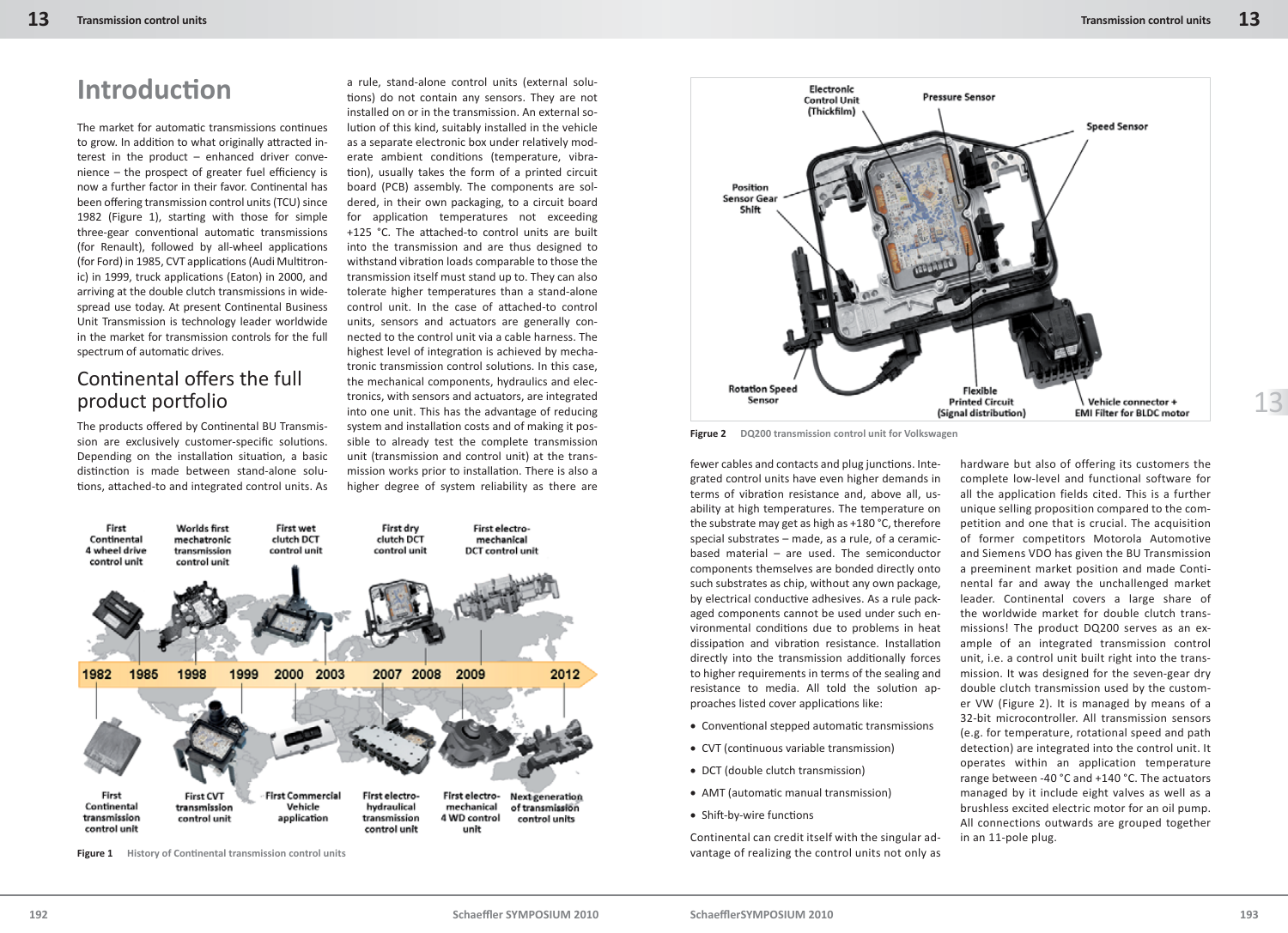# **Platforms and Key Technologies**

### Mechanical platforms

Continental makes use of basically three mechanical platforms for its transmission control units (Figure 3): one platform based on leadframes and two with flexible printed circuits (FPC) for connecting the substrate to the sensors and actuators. All basic structures use ceramic substrates. For optimum heat dissipation, the substrate is glued directly onto a metal base plate. The platforms differ essentially in how the sensors and valves are connected to the main substrate. In the case of the leadframe solution, the signals and currents are conducted via metal leadframes. This offers technical advantages  $-$  e.g. in terms of ampacity  $-$  but also disadvantages in terms of flexibility and amenability to modification. As intermediate polyimide-based connections, flexible printed circuits have the advantage of more easily allowing for modification. If the positioning of a sensor module will be changed, for example, only the appurtenant flexible printed circuit board needs to be changed.

Leadframe **Technology FPC Technology I FPC Technology II** 

**Figure 3** Mechanical platforms for realization of integrated transmission control units

The main housing can remain unchanged. The two platforms differ in the number of FPCs: in the first case several flex circuits are used, while in the 2nd case only one common flex circuit is used. Concrete customer projects are realized by means of one of these solutions or a combination of them best suited to satisfying the specific requirements.

#### Substrate platforms

The choice of the right substrate has a major impact on the success of the product. The functionality of the transmission control unit is realized in the configuration of components, their wiring and their interconnection technology on one or several substrates. The substrate has a crucial influence on the size of the control units as well as on their electric properties and their costs. A distinction is made between organic substrates (printed circuit boards, PCBs) and ceramic substrates.

#### Printed circuit board technology (PCB)

PCB solutions are used both for stand-alone control units and, in part, for attached-to control units. Here Continental is able to draw on the full range of PCB technology possibilities available on the market: rigid,

> flexible and flex-rigid. Operation temperatures are typically in the range from -40 °C to +125 °C. Standard PCBs (having between four and eight layers), of a kind used for other automotive electronic products as well, are mainly used. Furthermore specific solutions for operation temperatures as high as about +140 °C or for particularly high-density wiring are also employed. A clear characteristic of such solutions are packaged components assembled by means of suitable soldering techniques.

#### Ceramic substrates

In the case of integrated transmission control units, temperatures well over +150 °C can occur locally on the component or the substrate, combined with vibration loads of up to 50 g. These loads are much too high for most packaged semiconductor components. For this reason assembly solutions involving ceramic substrates and nonpackaged semiconductor components are used. In contrast to its competitors, Continental has the complete know-how, series production experience and access to all three ceramic technologies of interest and economic advantage as concerns the realization of transmission control units (Figure 4).

- 1. Thickfilm substrates
- 2. LTCC (low-temperature cofired ceramic) substrates
- 3. DCB (direct copper bonding) substrates

Every ceramic substrate technology has specific advantages and disadvantages as regards the implementation of digital and analog circuit parts and also circuit parts with high power dissipation. As customer requirements differ from product to product, the selection of the optimum substrate solution for the specific product is always very important. Having at its fingertips all relevant technologies, as well as series production experience with them, Continental is able to realize every specific customer requirement with optimized substrate technology. In this way, the customers obtain the best technical solution in each case.

#### Integrated transmission controls with Continental thickfilm substrate technology

Substrates in LTCC and DCB technology are purchased from external suppliers. Continental has been developing and producing thickfilm substrates in-house since 1972 and is thus a leader in the field of complex thickfilm circuits. Thanks to the consequent advanced development of inhouse technology and the development of innovative solutions it has remained possible up to the present day to satisfy the demands in the area of transmission controls. Insofar as the principal users of thickfilm technology (e.g. manufacturers of sensor modules) employ mainly analog circuit technology in their products, Continental had to realize both analog circuits and digital circuits as well as power stages within their thickfilm substrates for transmission applications. For the sake of a better understanding of this inhouse thickfilm substrate solutions, Figure 5 shows an example of an integrated transmission control unit: the thickfilm circuit of the product DQ200. The product at outset is an aluminum oxide ceramic material (with a thickness of approx. 0.6 mm), onto which conductor lines, resistors and dielectrics are applied by screen printing and then fired. Resistors can be very exactly trimmed to tolerance by means of laser cutting. Removing resistor material (incisions in the film) by means of a focused laser beam, the cross-section of the resistor is reduced or its effective length extended. This has the effect of boosting the electric



**Thickfilm Substrates LTCC Substrates** (Low Temperature **Cofired Ceramic)** 

**Figure 4** Platform of available ceramic substrate technologies

resistance. Once the substrate has been completed, glue with a high silver content is applied by means of stencil printing and the substrate is populated with semiconductor chips – socalled bare dies, or components without their own packaging – and with passive components like capacitors and coils.

Finally the signal connections on the chips

**DBC Substrates** 

(Direct Bonded

Copper)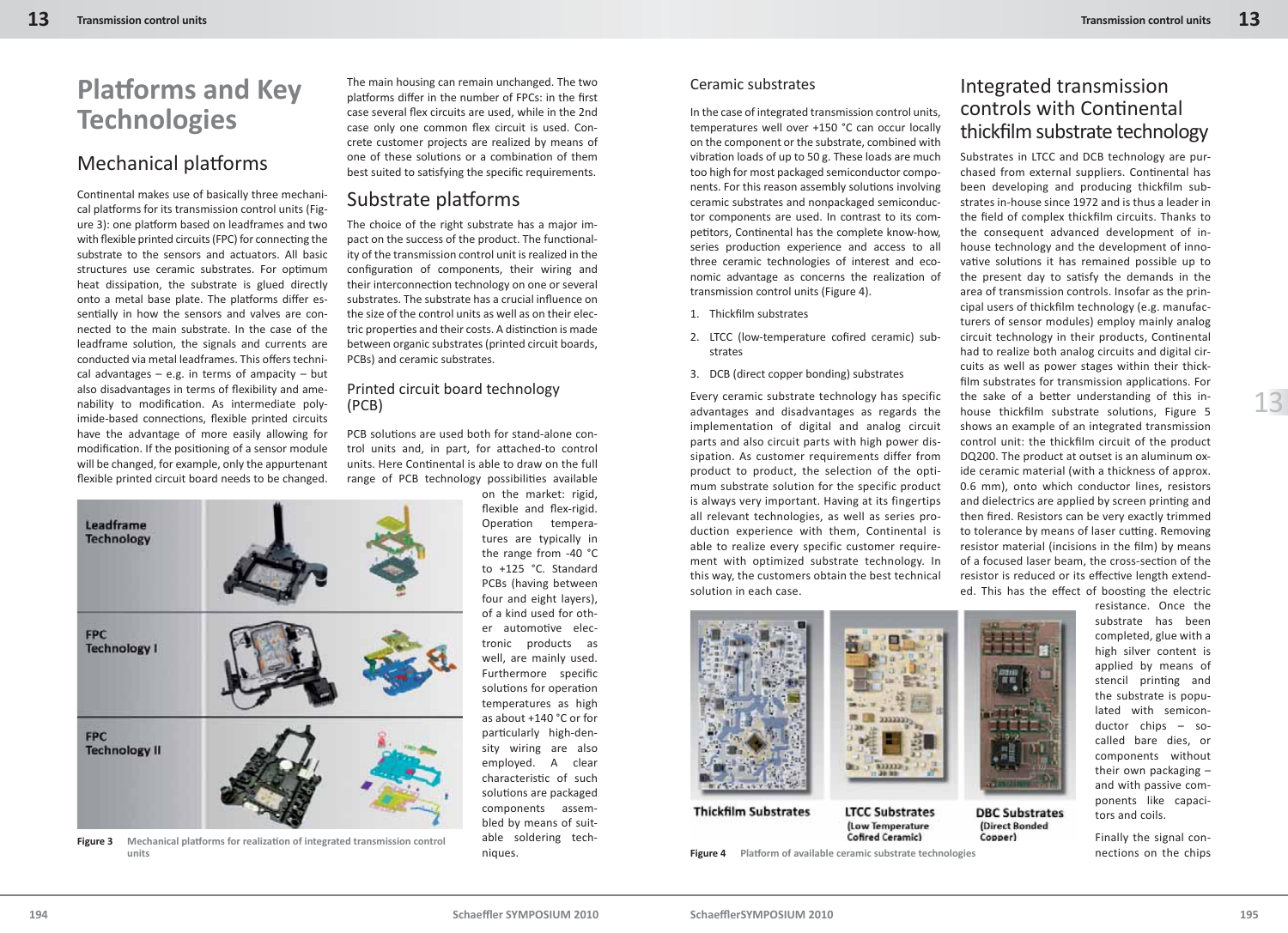

**Figure 5** Substrates on the basis of thickfilm technology populated with components and interconnections by **means of wirebonding (product DQ200)**

are bonded onto the pads of the substrate using gold wirebond interconnections (with a diameter 25 - 50 μm) and the power components are bonded on with Al wirebond interconnections (with a diameter 125 - 400 μm, depending on amperage).

### **Driving forces for transmission control technologies**

#### Customer-dominated requirements

Motivated by continually rising requirements of the performance of transmission controls, Continental is pushing ahead with new technologies. The goal is the integration of more functions with a concomitant reduction in volume and weight, and a further increase in quality and reliability. Pump and motor control and similar functions push the current values to be transmitted up to 60 A, as well as increasing the corresponding power dissipation. This has consequences for the substrate technology but also

for the heat dissipation. Complex electromagnetic compatibility (EMC) solutions are needed to cope with the rise in operating frequencies up to 200 MHz and more. To give an idea of customer specifications in the case of transmission controls, temperature profile requirements will be discussed below.

An increasing critical issue is the demand for longer service life combined with simultaneously rising service temperatures. Nowadays a service life of 6000 to 8000 hours is targeted for passenger car products in series production and of up to and of up to 42 000 hours for commercial vehicle products. These requirements are defined in performance specifications in the form of load profiles/temperature profiles (also called mission profiles), with data on the ambient temperature and the respective time fraction in percentage (see table). Due to component power dissipation, especially in the power output stages, the temperatures at some points on the TCU substrate are actually much higher and may even get up to 180 °C. Within product development Continental has to select suitable materials and implement new concepts that are capable of withstanding these peak temperatures. The same applies to the much higher reliability requirements deduced from these other factors.



**Figure 6 Thermal image of the circuit with peak temperatures of up to +180 °C**

Temperature profile of a passenger car transmission application (typical data)

| Ambient<br>temperature<br>in $^{\circ}$ C | Time in % | Duration in h |
|-------------------------------------------|-----------|---------------|
| 135  150                                  | 1%        | 70            |
| 120  135                                  | 15 %      | 1050          |
| 20120                                     | 64 %      | 4480          |
| $-2020$                                   | 10 %      | 700           |
| $-40 -20$                                 | 10 %      | 700           |

Table 1 shows typical values for a transmission control developed by Continental for passenger car applications with ambient temperatures of up to +150 °C. Because of the additional heat loss of the components, the peak component temperature is much higher, as the corresponding thermal image shows (Figure 6).

The high temperatures are a major challenge for the BU Transmission. Solutions previously applied in electronic packaging of transmission controls are

now up against the physical and/or chemical limits of the materials used. Material properties at higher application temperatures are often not exactly known and have to be tested and qualified for suitability in expanded temperature ranges. Without doubt there is not sufficient data on the impact of material exposure to transmission oils – e.g. for materials used for sealing or housings. Transmission oils differ from customer to customer and from product to product. Furthermore, the transmission oil also undergoes changes over the service life of the respective transmission control, meaning that the material properties have to be retested for all changes. The reliability limits have to be redetermined and ensured. Insofar as very specific combined electronic loads generally apply during service (temperature + vibration + influence of oils  $+$  ...), it is essential that all relevant fault mechanisms have to be known.

Alternative solutions have to be developed in the case that the right material and packaging solutions are not available for a new product. Examples of innovations of this kind in the area of materials and processes will be presented in the next section.

#### New components pose challenges and provide driving force

A key driving force for new solutions in electronic packaging results from the diversity of new component configurations. The functional demands that transmission controls must fulfill are often realized in the form of more highly integrated silicon chips. Contingent on advances in semiconductor technology, this involves miniaturized structures on the semiconductors. The semiconductor manufacturers themselves push ahead with chip shrinking steps of this kind to increase the number of chips per wafer and, in this way, to lower per-chip costs. A consequence of this development is that the introduction of a new semiconductor generation



**Figure 7 Detail of a photo of a transmission control unit with a 32-bit microcontroller chip**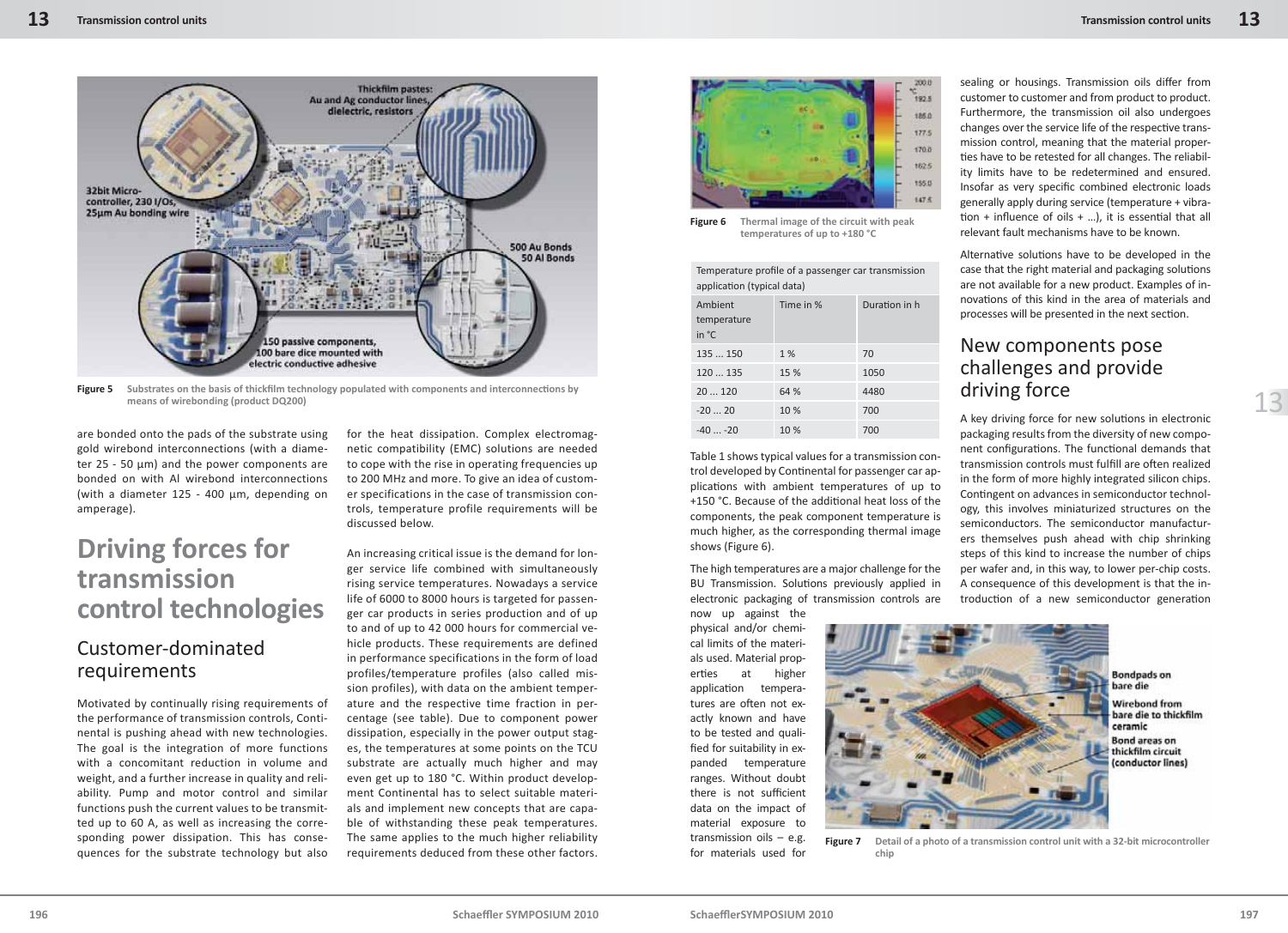generally means that Continental receives silicon chips with far more I/Os and more tightly dimensioned pads. This has dramatic effects for the assembly of such chips on the substrates. Figure 7 illustrates the impact of new components using the example of the 32-bit microcontroller, a central element in transmission controls.

The 32-bit microcontroller chips used in the transmission controls produced nowadays have approx. 200 to 250 pads on the chip with a pitch of 80 μm and with pad dimensions of 65 x 65 μm². The corresponding microcontrollers for products in development already have 300 to 400 pins with a now reduced pitch of 60 μm and current pad sizes of just 52 x 52  $μm²$ . Comparable miniaturizations in component dimensions are also to be found, of course, in the passive parts.

To be capable of offering product solutions, Continental must constantly respond to the effects of new component solutions and push ahead with appropriate advanced developments in the area of electronic packaging. In the case of the aforementioned microcontroller chip, the following adaptations were required for the introduction of the new microcontroller into new TCU products:

- 1. At the beginning of control development, it was no longer possible to wirebond the smaller pads on the chips with the 25 μm thick wire employed at the time. A reduced wire thickness was required; new materials and process qualifications had to be carried out.
- 2. All the requisite interconnections had to be bonded down from the chip to the substrate. To ensure stability, the permissible wire length for the thinner wire had to be considerably shortened. As a consequence of this, the bond pad pitch for the bonding wires on the substrate and the conductor widths also had to be reduced (in the case at hand 150 μm). Advanced development of the substrate technology was also necessary as this new requirement went beyond what was possible with screen printing process used up till then for fine conductor lines.
- 3. In integrated transmission controls from Continental, thermal conductive adhesive is generally used to mount the ceramic substrates on the housing plate. As a rule, higher integration at the silicon chip level also results in greater power dissipation density. To ensure that the

chip is adequately cooled nonetheless, concrete improvements in the thermal adhesive were necessary (material with a higher degree of thermal conductivity or application of a thinner film of thermal conductive adhesive).

This list of fields where advanced developments in electronic packaging were needed in the case of the microcontroller chip on a thickfilm substrate underscores how necessary it is to pursue new approaches to solutions in the domain of substrate and interconnection technologies.

### **Conti nental innovati ons ensure technical soluti ons and competiti veness**

The technical innovations cited and optimum testing and technical qualifications are crucial to Continental's success. To further bolster this edge, work on new solutions is constantly under way. There is a demand for technical solutions that can find their way into concrete products in a foreseeable time range, that can be realized in high-volume manufacturing and that are also certain to be accepted by the customers. Continental's preeminent market position in certain product segments (e.g. DCT) must also be maintained in the face of rising product demands – advanced technologies are a solution here.

The following Continental solutions can be cited as examples of current innovations in the area of new materials:

- New high-temperature-resistant housing materials
- Special types of metallization on silicon chips for highly reliable wirebonding (capable of withstanding high temperature loads of up to +175 °C for at least 10 000 h)
- Improved thermal heat-transfer materials to enable an effective heat flow from the component to the housing base plate
- $\bullet$  Improved materials for the electrical connections of components to the substrate, e.g. electrical conductive adhesive materials and hightemperature-resistant wirebonding materials



**Figure 8** Test substrate for conductive adhesive **interconnecti ons of new component shapes for use in transmission controls (detail)**

• Qualification of new materials generally for service temperatures of up to +175 °C

In Continental's BU Transmission new material solutions of this kind are routinely tested and qualified on test assemblies suitable for this purpose. By way of example, Figure 8 illustrates test setups used in qualifying new conductive adhesive materials together with new component packaging shapes. The goal is to ensure that

the new components themselves as well as their conductive adhesive interconnections are up to withstanding product-relevant temperature requirements (up to +200 °C) and very high vibration requirements.

All material developments must be accompanied by a characterization of these new materials determined by means of appropriate analytic methods and facilities. The Continental BU Transmission has purposefully expanded its own analytic and test competence, focusing on thermal and chemical analysis and adapting specific test methods to the requirements for transmission controls.

As an example for innovations in the area of substrate and interconnection technology, new development results on the miniaturization of thickfilm ceramic circuits will be presented below.

As already discussed, new semiconductor components with high pin counts require adapted conductor line widths and spaces on the substrate. Due to the fluxion of the thickfilm pastes during the firing process, there are process limitations for conductor lines and spacings that can be obtained. Under high-volume conditions, minimum line widths of 150 μm and spacings of 100 μm can be realized with gold paste. These structures are too coarse for the higher pin count chips of the future. In the case of more extensive requirements, additional dielectric layers and a second metallization layer will have to be included.

Continental's new laser structuring solution avoids these process-related limits. Instead of direct screen printing of the tracks, these areas are first



**Figure 9** Comparison of conventional thickfilm technology with gold conductors realized with screen printing technology (left) and with the new process of **laser structuring of gold conductors (right)**

**Schaeffl er SYMPOSIUM 2010**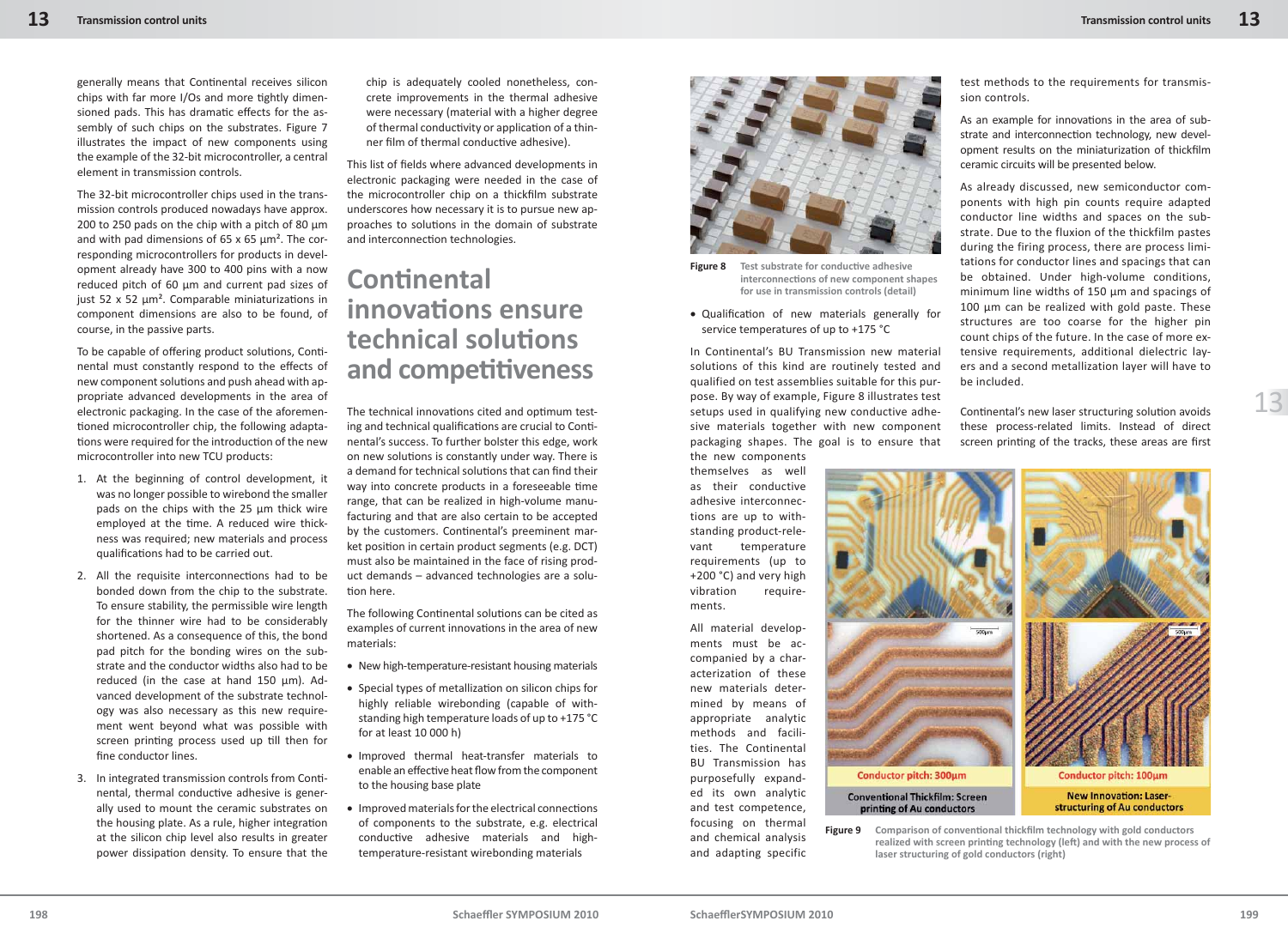

**Figure 10** Quality improvement in the gold wirebond process by laser structuring **Figure 11 Figure 11** Higher integrated systems and products Left: Flatness of conventionally printed bond pads on a ceramic substrate **Right: Flatness of bond pads after laser structuring** 

printed as contiguous areas. After this the line spacings are laser cut and then the paste fired in. The result has really "incisive" advantages:

- The process allows for very small line spacings of  $35 - 40$   $\mu$ m – in other words, spacings that screen printing technology alone cannot obtain on a ceramic substrate. In high-volume production laser structuring is today capable of realizing line pitches (= conductor line plus space) of  $100 \mu m$  (in comparison to  $250 - 300$  um with the conventional screen printing of gold conductor lines).
- Overall the decrease in conductor lines and spacings reduce the total area on the thickfilm substrate required for wiring. On the whole, the ceramic substrates may end up smaller.
- Decreased spacings allow for denser wiring, whereby, in most cases, additional metallization levels and corresponding dielectrics are eliminated. This saves material, production steps and, all in all, costs as well.
- The decrease in conductor spacing is accompanied by an equivalent reduction in the distances of the bond pads for gold wirebonding. Smaller bond pad distances than previously possible can be realized, allowing for the use of semiconductor chips with a higher number of I/Os.

The bonding areas can now be arranged not only much more uniformly and shorter than it was possible previously with thickfilm technology. As laser structuring cuts the bond pads out of a larger conductor plane, the bond pads on the substrate are very much more even than those realized with screen printing technology. This further increases the reliability of such wirebond interconnections.

Competitive edge thanks to effective technology networking

few years.

By way of summary the introduction of innovative laser structuring of conductor lines now guarantees that in-house thickfilm substrates are suitable for the increasing circuit complexity and density expected in the next

Innovations in the electronic packaging of control units result not solely from in-house ideas during product development. The Continental BU Transmission profits also from active technology networking with research institutes, universities, suppliers and other external and internal units. Joint research and development projects  $-$  often with the active participation of customers and even competitors – make possible insights into other industrial applications and provide innovation stimulus from outside the company. Current topics that exemplify this are improved packaging concepts for microprocessors or also new soldering materials aimed at ensuring longer service life.

Innovative technologies are a top priority at Continental. In-house basic/advanced development of technologies is necessary in establishing a technical edge in the next generation of transmission controls, thereby guaranteeing the competitiveness of tomorrow's products. Intra-corporate technology networking – e.g. on design guidelines, new materials or manufacturing processes – furthers this goal.

#### New products by system integration

Continental and Schaeffler's automotive customers are striving for more far-reaching integration of transmission electronics, sensor modules and hydraulic units. This cuts space requirements and eliminates the need for additional interconnec-



tions, and thus reduces costs and increases reliability at the same time. Figure 11 shows which product levels Continental has covered so far and which new products will result from further integration:

The dark blue area shows the scope of transmission electronics per se, i.e. without sensors, as found in stand-alone control units as well as in attach-to product solutions offered to Continental's customers. The inclusion of sensor modules (areas in light blue) broadens the functional scope in the direction of integrated transmission control  $-$  a product form now standard equipment in modern automatic transmissions (conventional (stepped) automatic transmission, double clutch transmission and CVT).

Current product developments as well as new product inquiries go a step further and incorporate pump and engine control, too. The nominal capacity typical for these lies in the 150 - 500 W range. Incorporating these additional functions into a control unit poses a technical challenge already today, above all because of the high currents and the extra expense for suppression shielding. If, ultimately, even the valves themselves and the hydraulic units (gray area) are included, still more highly integrated units and products will result for Continental and Schaeffler. This, in turn, opens the door to new technical issues, requiring new solutions for their products in the domain of materials and electronic packaging.

### New approaches for electronic packaging solutions

Automotive electronics accounts for a 5 to 7 % share of the entire electronics market. Other application fields  $-$  telecommunications, for instance, industry and military technology – are the ones determining the key development trends: in semiconductor technology, for example, in component packaging technology, substrate technologies etc.

To ensure the success of the next transmission control generation, Continental has to survey new trends in the overall electronics world and analyze their applicability in meeting the specific needs of transmission controls. Sometimes already existing solutions (merely) have to be qualified for the higher requirements in the automotive sector. Most often, though, comprehensive adaptations are necessary (e.g. wider isolation pitches, larger conductor lines for higher current values, specific basic materials ...) or wholly new solutions (laser structuring on thickfilm circuits is, as seen, a case in point).

Important development focal points for future transmission controls are:

- More functionality (with more modest demands on space)
- Systems integration (control electronics, actuator technology, sensors, mechanical parts)
- Miniaturization at all levels (components, substrates, interconnections, overall device)
- Cost reduction
- Robustness (higher operating temperatures, longer service life, lower failure rates …)

In the case of many customer inquiries, a crucial issue is how much space the electronics will need; this is especially pertinent with integrated transmission controls. As representative of the focal topics cited, therefore, a brief presentation is provided here on future solution possibilities as regards the miniaturization of unpackaged semiconductor chips (Figure 12):

Previous semiconductor chips were assembled by means of electrical conductive adhesives, followed by wirebonding. While the process has, in fact, established itself, it does require additional wire bonding area outside the chip, depending on the number of wire bonds and the bond rows needed for these connections. Continental is working on processes for realizing up to four rows of wires with a wire diameter of 23 μm. This method makes microcontroller chips with up to 600 interconnections to the substrate possible (Figure 12 on the left).